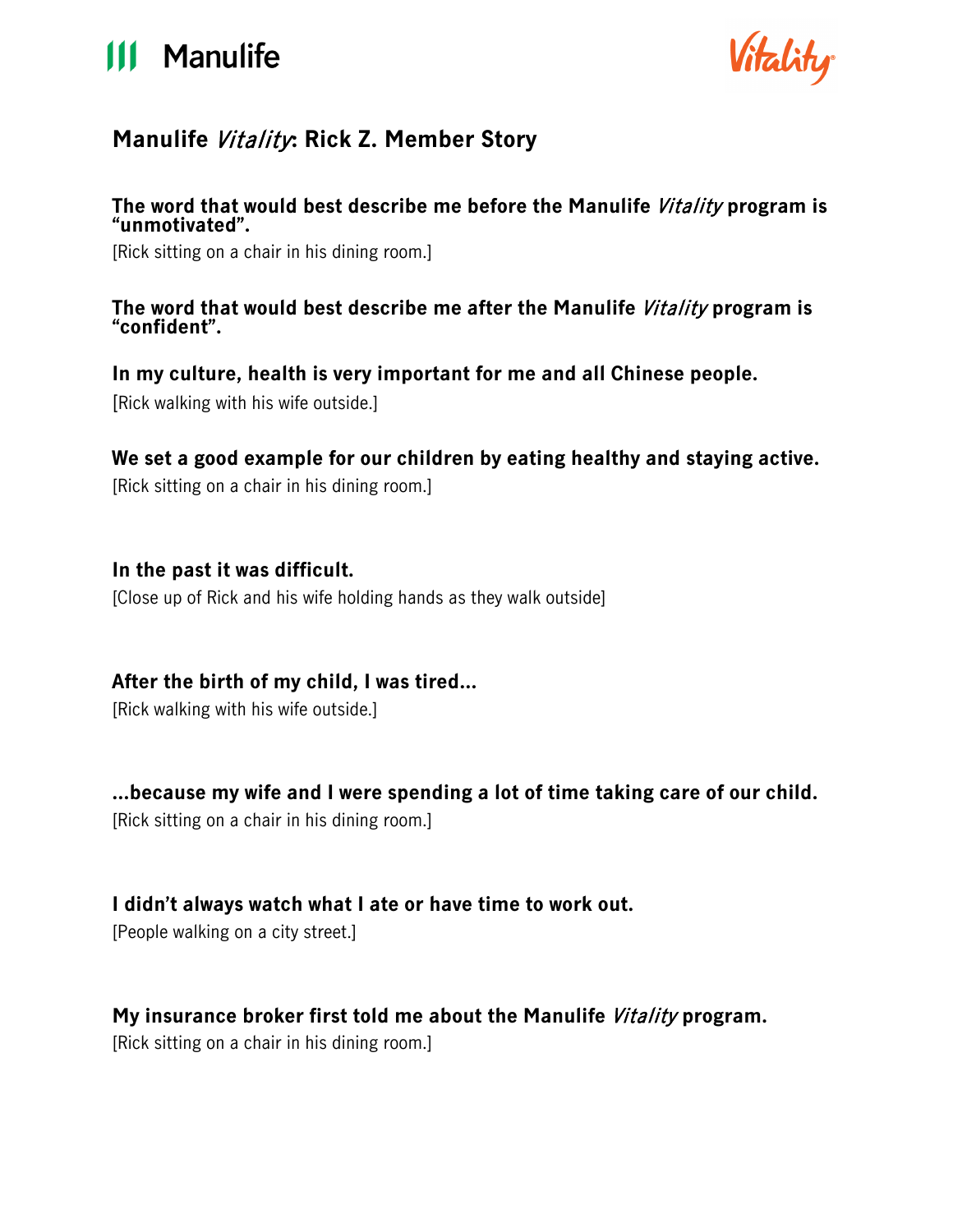



#### **He suggested this wonderful life insurance plan, which meets all my needs.**

[People riding bikes on a city street, then cuts to Rick sitting on a chair in his dining room.]

#### **At first, I was convinced this program was perfect for me, because I had always been an active person.**

[People walking on a city street.]

#### **The Manulife** Vitality **program's short-term goals helped a lot.**

[Shot of a commercial building and people walking through a food market, then cut to a closeup of someone holding and examining a pear.]

#### **The Apple Watch helps, because it gives me information about my activity and health.**

[Rick sitting on a chair in his dining room.]

#### **The Manulife** Vitality **program has some great benefits.**

#### **My premiums will decrease if I do well.**

[Closeup of someone paying for their food at the food market.]

#### **Other benefits, like discounts and gift cards, also really motivate me.**

[Closeup of someone holding and examining peppers, then cut to rick and his wife walking outside.]

#### **My family noticed changes in me, because I lost weight, I'm heathier, and I have more energy than before.**

[Rick sitting on a chair in his dining room, then cut to people riding bikes on a city street]